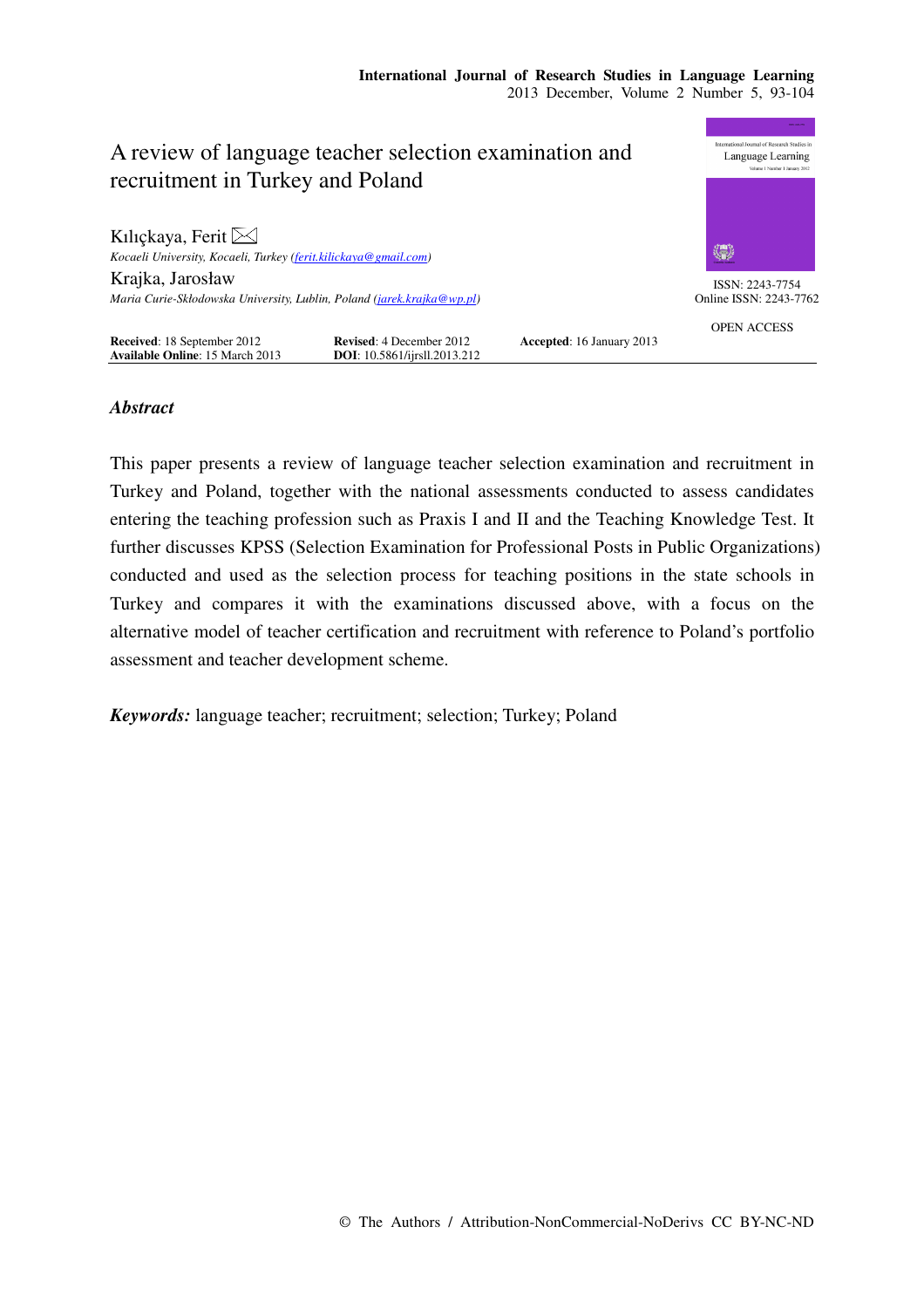# **A review of language teacher selection examination and recruitment in Turkey and Poland**

### **1. Introduction**

When we think about the effectiveness and efficiency of any educational system, we may suggest quite a few diverse factors shaping the quality of education. However, many will agree that the efficiency of any educational system mainly relies on how well teachers are educated and recruited (Johnstone, 2004; OECD, 2005). Any problems appearing in teacher education and recruitment will undoubtedly decrease the quality of the educational system and result in failure to create effective teaching and learning environments expected (OECD, 2009). According to Mitchell and Barth (1999), the most harm will be done to the students by teachers who are poorly trained and tested. Therefore, special care should be given to increasing the quality of teachers, which, in turn, leads to improvement in the system of education.

In order to enhance the quality of an education system, teachers should be equipped with the necessary knowledge and skills in order to achieve effective teaching and learning which results in student success. According to Andrew, Cobb, and Giampietro (2005):

*Good teaching is a complex interaction of a wide range of teacher characteristics, abilities, dispositions, knowledge of subject fields, experience, and pedagogical knowledge* (p. 353).

Regarding the qualities, Darling-Hammond (2008, p.20) has found the following qualities important:

- knowledge and skills that are associated with desired student outcomes and achievement,
- $\triangleright$  teachers' performance on teaching assessments measuring students known to be associated with student learning,
- $\triangleright$  contributions to growth in student learning.

Putting all the qualities stated by the above authors and as stressed by Stronge (2007), it can be put forward that verbal ability, knowledge of teaching and learning, content knowledge and affective aspect of human behavior are most likely to be found among the most important prerequisites to make learning and teaching effective and achieve student success. The relationship between these qualities can be shown in the following figure (see Figure 1).



*Figure 1.* Emergent view-Language knowledge for/in teaching taken from Freeman, Orzulak, and Morissey (2009, p.86)

In order to ensure that prospective teachers acquire these qualities, teacher assessment is required, which is a part of a broader concept of quality management in education. Traditionally, as is noted by White (1998), the preoccupation with quality in English language teacher education has been associated too much with bureaucracy characterized by specialization, a hierarchy of authority, a system of rules and impersonality. According to White (1998), there are three approaches to quality in education. The first one, quality assurance, is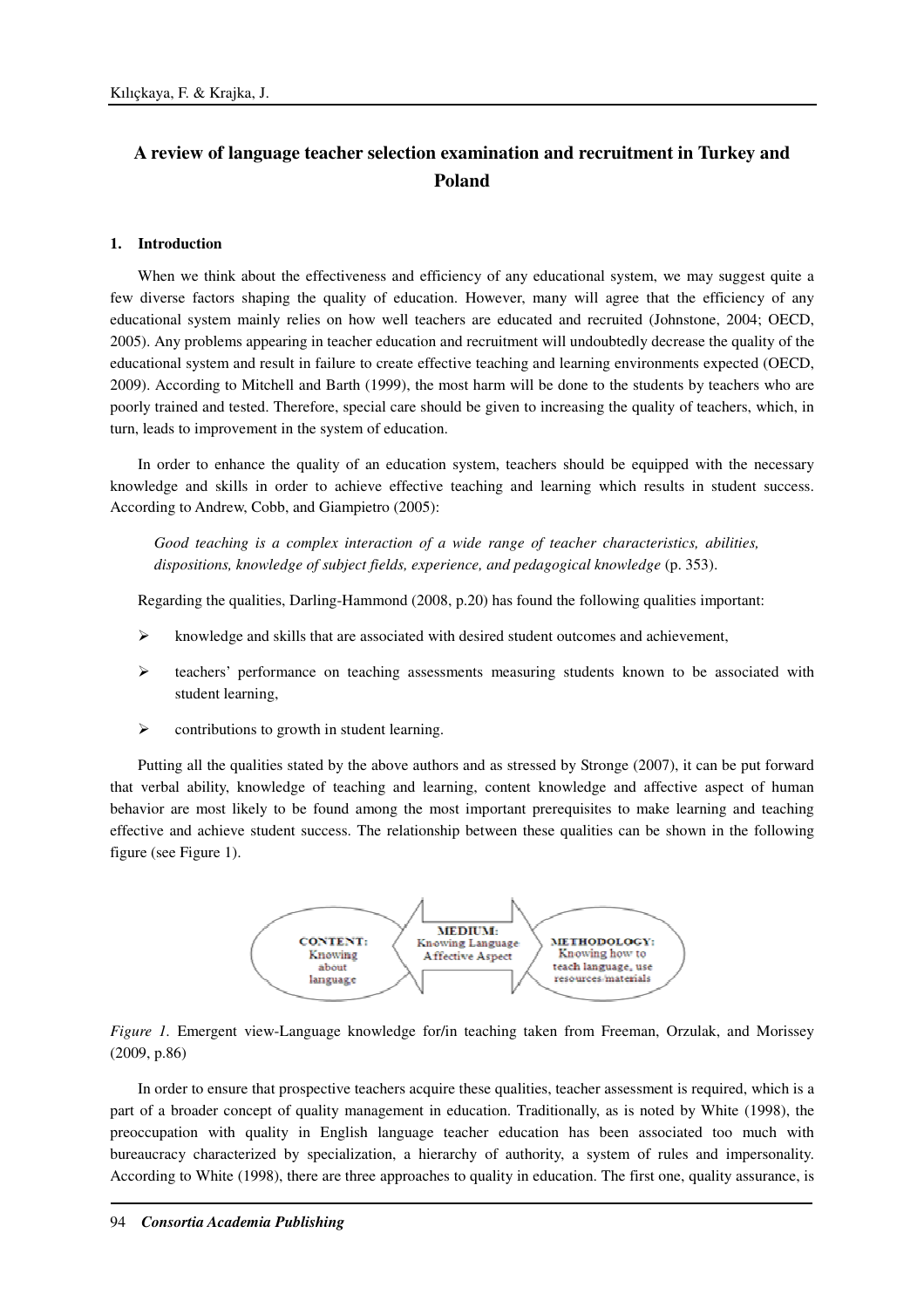experts-driven and places emphasis on accountability and easily identifiable and testable goals of education. White (1998) adds that

*Quality assurance is characterized by standards which are set externally by experts, and presented as a set of codified requirements or expectations, evaluated by some objective criteria, usually involving some form of inspection, formal evaluation, or examination (p. 135).* 

This is also the approach represented in major teaching certification frameworks described below. The second approach to quality is through contract performance, which is provider-driven. Here, the contract is negotiated by those who will undertake tasks associated with that contract, before conformance assessment begins. Thus, assessment is done on a continuing basis by the parties concerned. The third approach is customer-driven quality which is client or customer-led, with students having the greatest say in teacher assessment.

The issue of teaching quality evaluation has not been widely discussed so far; however, some interesting themes for investigation have already been raised. Leshem and Bar-Hama (2008) wonder whether the quality of teaching should be assessed by observable behavior and measurable components, as well as whether it is the practicum that should be taken into consideration, or whether teachers should be assessed on their formal knowledge. If it is practical teachers' experience to be assessed during the practicum, the lesson can lesson can be assessed analytically using discrete criteria, or, perhaps, it constitutes an entity, which cannot be broken into smaller components and should be assessed impressionistically (Leshem & Bar-Hama, ibid).

Once the decision on which areas of teachers' knowledge and/or performance are to be assessed has been taken, the question arises on the forms of assessment: traditional (standardized, close-ended tests) or alternative (reflective journals, portfolios, observation lessons, self-assessments, peer assessment, cooperating teacher assessment, and pedagogical counselor assessment (Leshem & Bar-Hama, ibid.). The design of the teacher assessment system would finally require deciding when and how often teachers are to be assessed – only when entering the teaching profession, or, on the contrary, at regular intervals after a certain period of teaching.

### **2. Language teacher qualification examinations**

As in the other subjects, the demand to check and ensure that language teachers have the necessary skills and prerequisites in accordance with the language policy has strengthened the need to develop standards and requirements. This need has appeared in the form of national assessments to be used as a gate-keeper to the teaching profession such as Praxis I and II (ETS 2008; Bobrow 2010), the Teaching Knowledge Test (TKT-teaching English to speakers of other languages) (University of Cambridge ESOL Examinations, 2008), CELTA (Thaine, 2004), DELTA, CertTESOL, and DipTESOL.

Praxis I is used in some parts of the states in the USA as an admission requirement for a college of education, focusing on the Academic Skills assessment measures of Reading, Writing, and Mathematical Skills. Praxis II is used to provide licensing (Barduhn & Johnson, 2009) to teach a specific age group, measuring the principles of learning and teaching knowledge for Grades K–6, Grades 5–9, and Grades 7–12 together with the subject knowledge. On Praxis Tests, questions are mostly in the forms of multiple-choice and short answers except the writing section.

On the other hand, TKT (http://www.cambridgeesol.org/exams/teaching-awards/tkt.html), a test on teaching English to speakers of other languages) aims to tap into teachers' awareness of different methodologies for teaching, the meta-language of teaching, ways in which resources can be used, the key aspects of lesson planning and classroom management to reflect different needs. The three separate modules of TKT (University of Cambridge ESOL Examinations, 2008), namely "Language and background to language learning and teaching", "Planning lessons and use of resources for language teaching" and "Managing the teaching and learning process", can be taken either together or separately. Each test consists of a set of 80 close-ended questions (multiple-choice,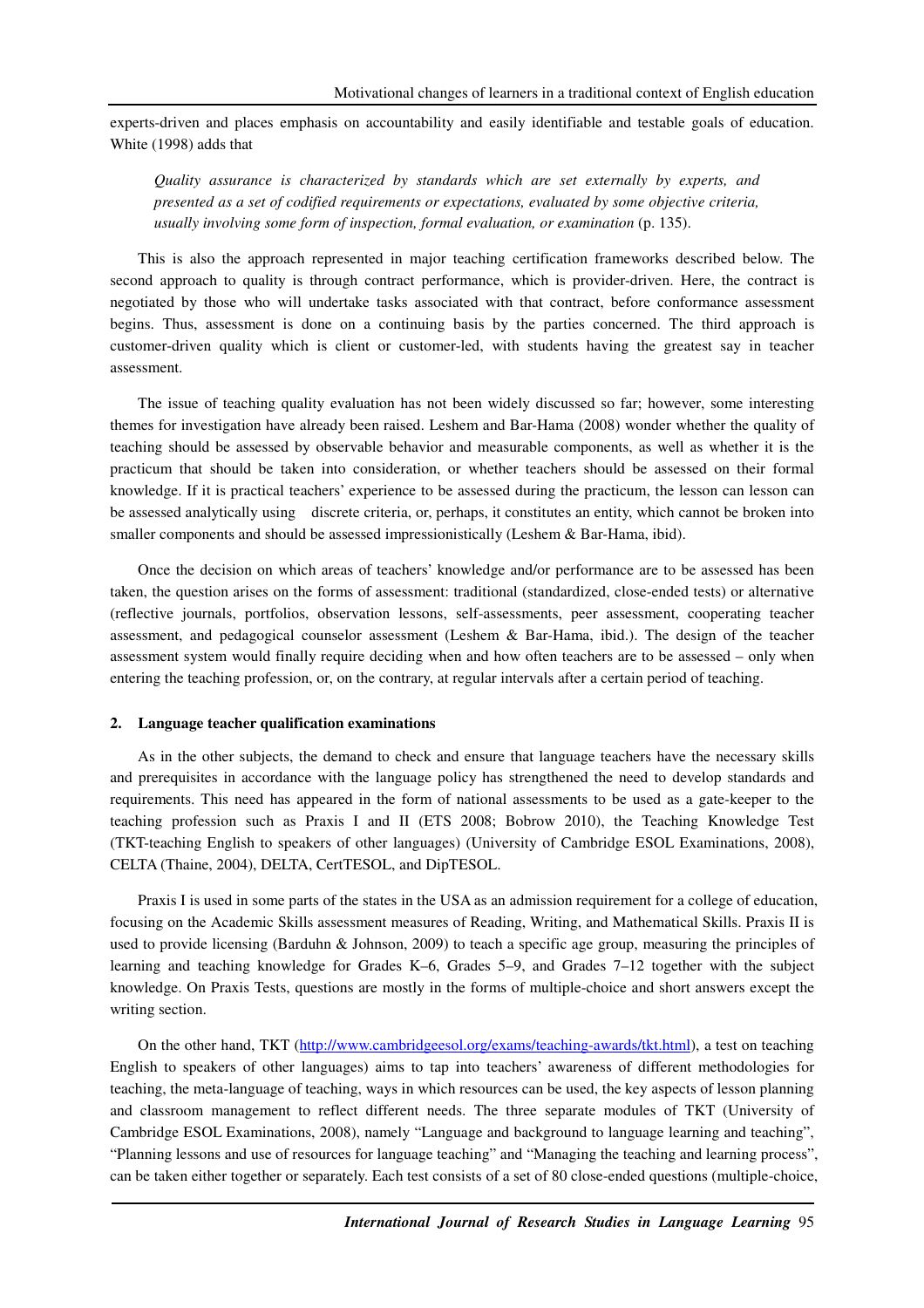multiple matching, etc.) to be done within 80 minutes. Both the TKT and the Praxis series do not have a component to test oral production, which can be considered as one of the most important skills that a language teacher is expected to have.

CELTA and DELTA are examinations offered by the University of Cambridge Local Examinations Syndicate, recognized worldwide as qualifying for English as a Foreign Language instruction. In the two-step system, Certificate in English Language Teaching to Adults (CELTA) (http://www.cambridgeesol.org/exams/teaching-awards/celta.html) is an initial qualification for entrants with little or no previous teaching experience. The major areas catered for in CELTA preparation courses mainly focus on language skills, context, planning, and resources for different contexts (Thaine, 2004).

As compared to Praxis or TKT, during the CELTA preparation course, a trainee's actual teaching performance is assessed without an additional final examination. The teaching practice (a total of six hours with classes at two levels of ability) and written assignments (one focusing on adult learning; one on the language system of English; one on language skills; and one on classroom teaching) are taken into consideration. Thus, trainee assessment is continuous and takes place throughout the course and integrated with both assessed components contributing to the overall grade.

DELTA (Diploma in English Language Teaching to Adults), known from September 2008 as DELTA Modules (http://www.cambridgeesol.org/exams/teaching-awards/delta-modular.html), is often regarded as a follow-up qualification to CELTA, to be applied for and gained after a certain number of years of professional practice. The diploma is available in many different countries throughout the world, and candidates enroll in preparation courses. DELTA Modules is more flexible than other qualifications, as it can be taken part-time over a year ,or more, or full-time over a period of two to three months, is available also through blended learning delivery, and it can focus on specialist teaching (e.g., teaching young learners or business English). The modules encompass understanding language, methodology, and resources for teaching (Module One), developing professional practice (Module Two), and extending practice and English language teaching specialism (Module Three). The course reconciles theory and practice of English Language teaching examining in depth the principles of effective teaching and the practical skills required for teaching English to adult learners. Assessment and certification is done based on the coursework assignments (six assessed internally, one assessed externally), extended assignment (a case study of a learner, supervised by the center and assessed externally) and written examination (set and assessed externally). Additionally, candidates are required to serve 10 hours' directed observation of lessons (five being live lessons taught by experienced teachers) and 10 hours' teaching practice (four hours being supervised and assessed internally, and one assessed externally). However, Modules One and Three can be taken without enrolling in a preparation course.

The final two-step English language teacher qualification system to be described in the present paper is the accreditation scheme endorsed by The Trinity College London (http://www.trinitycollege.co.uk). The lower-level certificate, Trinity CertTESOL (http://www.trinitycollege.co.uk/site/?id=201) is designed for candidates with little or no experience of teaching English, equipping them with the basic skills and knowledge necessary for first teaching posts. CertTESOL is one of only two TEFL qualifications listed by the British Council as an acceptable introductory teaching qualification that meets their standards and requirements. The course makes an introduction to the theory and practice of contemporary English teaching and gives an insight into the challenges facing the learner and the role of the teacher. It encompasses four hours' observation of experienced teachers, lesson plan practice with self- and tutor-evaluation and feedback, teaching practice, needs analysis for a learner, spoken and written language practice, and experience of learning an unknown language. Candidate assessment is done throughout the course, and is based on four/five written assignments, a test of grammar and/or phonology, and a positively assessed teaching practice of minimum six hours.

The higher-level teaching qualification, DipTESOL (http://www.trinitycollege.co.uk/site/?id=202), is directed at experienced EFL/ESOL teachers with minimum two years' teaching experience. The four units of the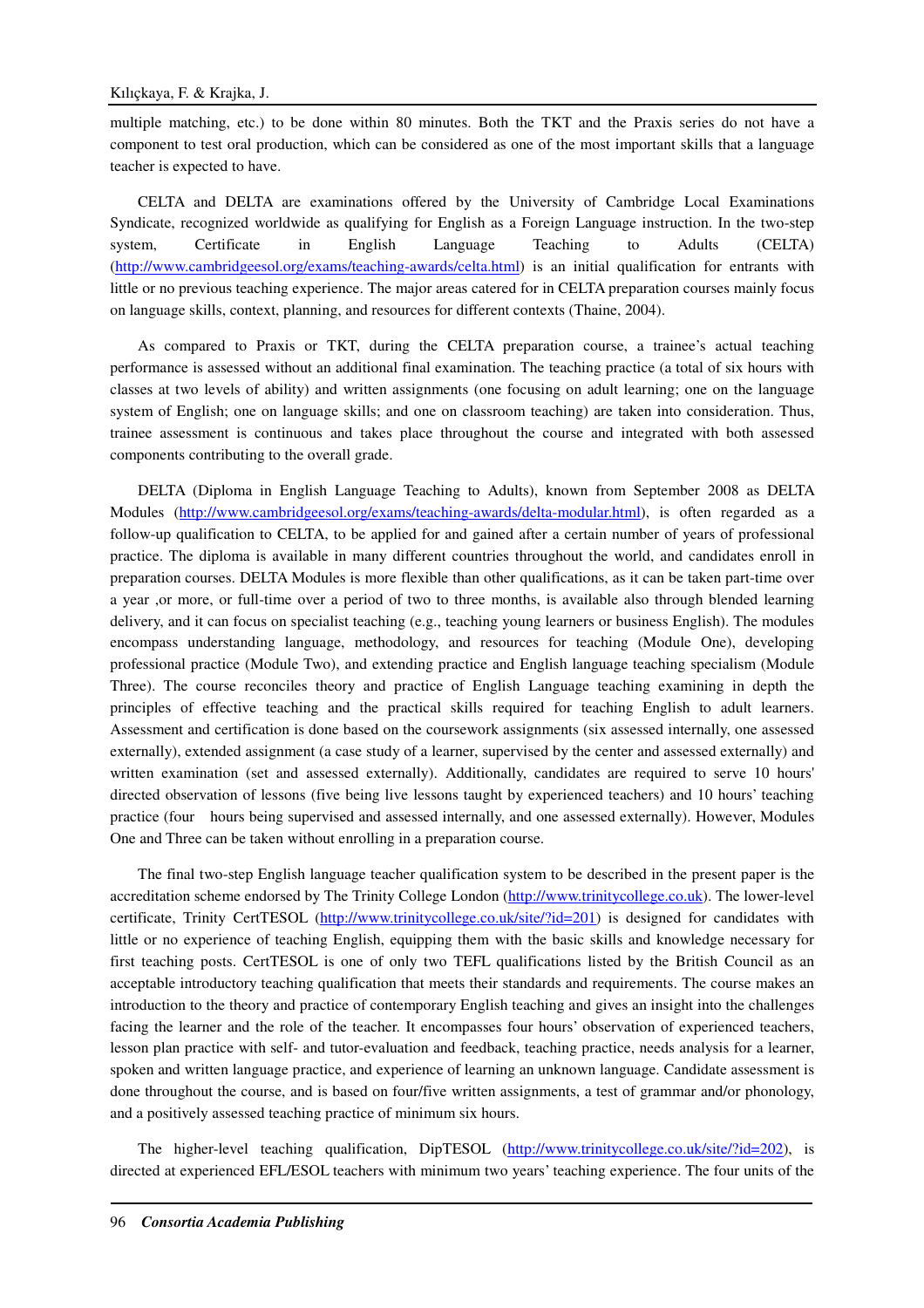course allow candidates to focus on specific aspects of English language teaching, such as English for Special Purposes (ESP), English for young learners, Business English, ICT in the classroom, lifelong learning, or bilingual learning. DipTESOL courses are designed around four units:

- $\triangleright$  language, teaching, and learning;
- $\triangleright$  the teacher as a developmental, reflective practitioner;
- $\triangleright$  phonological theory in classroom practice;
- $\triangleright$  teaching, preparation, delivery, and self-evaluation.

Each unit is subdivided into three sections, with tasks ranging from essays, through talks and discussions to independent research projects and externally assessed teaching journals. Candidates have three years in which to complete their assessments in all the four units, and they will only be awarded DipTESOL once they have completed a validated course and passed all the unit assessments.

#### **3. KPSS (Selection Examination for Professional Posts in Public Organizations) in Turkey**

Similar to the purpose of the examinations discussed above, a competitive central exam, KPSS (The Selection Examination for Professional Posts in Public Organizations) is used as the selection process for teaching positions in the state schools. However, the private sector has its own approach such as conducting formal, standardized interviews, testing basic and subject matter skills, and observing actual teaching performance during a demonstration-teaching lesson. KPSS evolved from a problematic relationship between teacher supply and demand. That is, in some teaching subjects, there are more applicants than vacancies, and most of the teachers are 'vagabond' or 'displaced' teachers with no jobs (Su, 2012).

KPSS is similar to Praxis I, but regarding Praxis II, TKT and other preparation courses such as CELTA, there are major differences. First of all, until recently, there was no subject knowledge test; that is, although there were different subject areas that a candidate can teach, such as Mathematics, English, and Biology, all the candidates were required to answer the same questions (Table 1).

#### **Table 1**

| Section                       | Number of Questions Overall Weight |        | Time (minutes) |
|-------------------------------|------------------------------------|--------|----------------|
| The morning session           |                                    |        | 120            |
| General knowledge and ability | 60                                 | $30\%$ |                |
| <b>General Culture</b>        | 60                                 | $30\%$ |                |
| The afternoon session         |                                    |        | 150            |
| <b>Educational Sciences</b>   | 120                                | 40%    |                |
| <b>TOTAL</b>                  | 240                                | 100%   | 270            |

*The sections and the number of questions in KPSS (taken from Kılıçkaya & Krajka, 2010, p. 255)* 

According to the recent press announcement issued by OSYM (2012), this has been changed upon the request of Ministry of Education (MEB, in Turkish), and in cooperation with MEB, Assessment, Selection, and Placement Center (OSYM, in Turkish) and State Personnel Presidency (DPB), it has been decided that Teacher subject knowledge test is to be integrated into KPSS for teachers of the following areas starting from July 2013: *Turkish, Mathematics (Primary School), Natural and Applied Sciences/Science and Technology, Social Sciences, Turkish Language and Literature, History, Geography, Mathematics (High School), Physics, Chemistry, Biology, Religion-Culture and Ethics Education, and Foreign Language (German, French, English)* (Table 2). It is noteworthy that although subject knowledge test will be integrated into the future tests, no subject knowledge test is required from teacher candidates of such subject areas as Guidance and Counseling and Pre-school teaching, and there is not any reason stated by the officials on this issue.

The section of *KPSS* on educational sciences includes questions similar to Praxis II, Principles of Learning,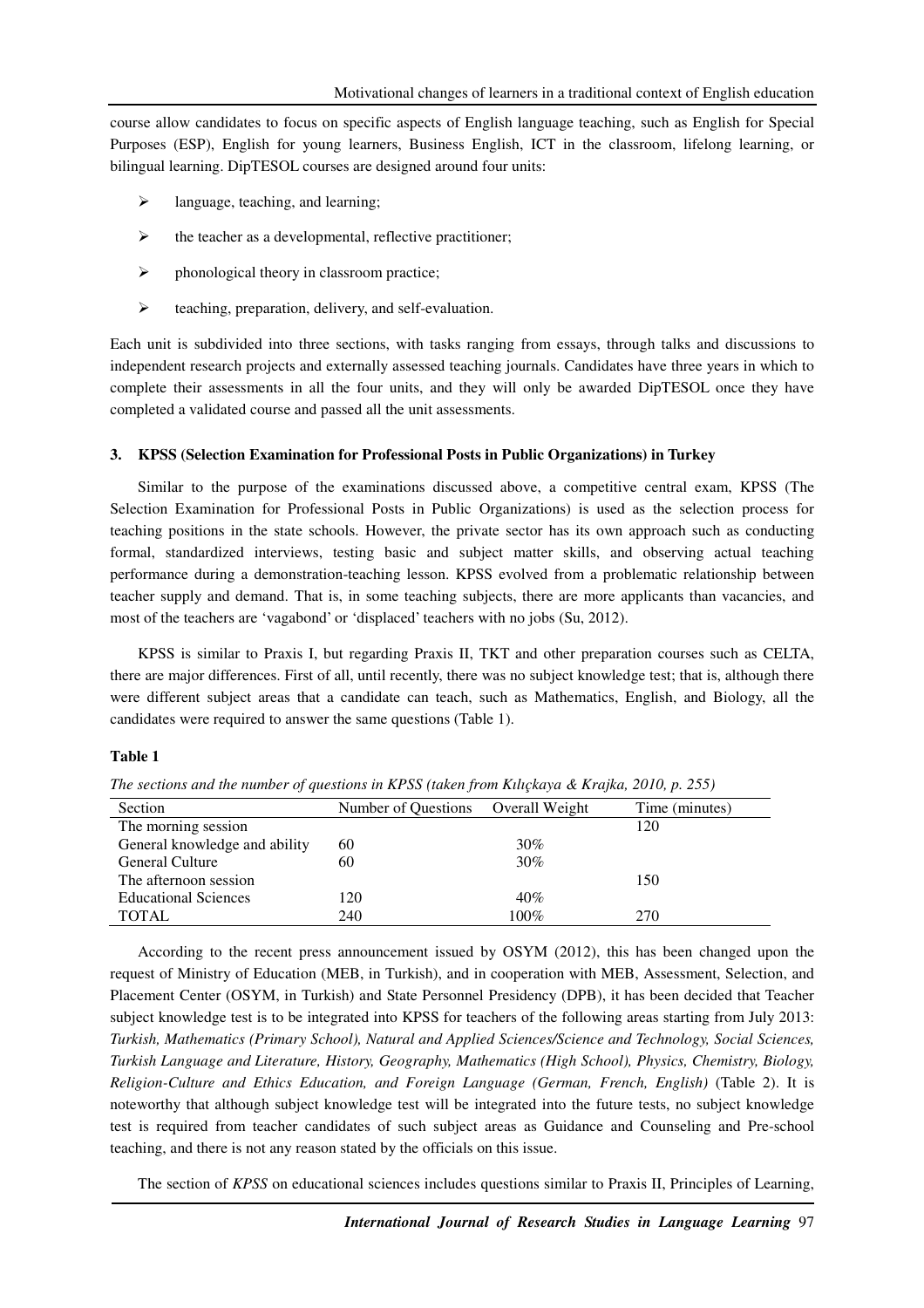## Kılıçkaya, F. & Krajka, J.

and Teaching. However, there are not any different sections or questions for candidates who will be teaching a specific age group, which means that any candidate who will be teaching Grades 1-8 or Grades 9–12 will respond to the same questions. The exam is used to assign teachers to public schools in need, while it is not used as a way of licensing to teach. Private institutions or schools do not require KPSS exam. Instead, they have their own way of selecting and recruiting teachers.

## **Table 2**

*The sections and the number of questions in KPSS to be conducted in July 2013* 

| Section                       | Number of Questions | Overall Weight | Time (minutes)     |
|-------------------------------|---------------------|----------------|--------------------|
| The morning session           |                     |                | 120                |
| General knowledge and ability | 60                  | 15%            |                    |
| General Culture               | 60                  | 15%            |                    |
| The afternoon session         |                     |                | 150                |
| <b>Educational Sciences</b>   | 120                 | 20%            |                    |
|                               |                     |                |                    |
| Subject knowledge test        | 50                  | 50%            | To be announced    |
|                               |                     |                | (might be around   |
|                               |                     |                | 50 minutes)        |
| <b>TOTAL</b>                  | 290                 | $100\%$        | 270 + Subject area |

 The issue with *KPSS* lies in the reason(s) why an exam is required to recruit language as well as other subjects' teachers. As indicated by Mitchell et al. (2001), the main aim of a teacher recruitment system or exam is to select the teachers who are skilled and competent in their teaching subject and offer the job to whoever meets the minimum requirements or beyond. Otherwise, if the exam just functions as a gatekeeper and used to distinguish teachers who have the highest score since there are more applicants in any specific subject matter; we have to question its validity. As mentioned earlier in subject areas where there are fewer applicants, the score is not taken into consideration as in KPSS and any applicant with a score of at least as 17 can be offered the job, ignoring that "… individual quality may be more important than certification type" (Stronge, 2007, p. 8) and the exam conducted nationwide.

## **4. The procedure of teacher recruitment in Turkey**

Turkish teacher trainees of English candidates enroll in a four-year program (sometimes five-year depending on the language proficiency requirements of the department) at the department of foreign language education in faculties of education following the exam conducted nationwide to select candidates. The programs followed at the departments, though there might be some differences in terms of the courses offered as elective or must, are accredited by YOK (Higher Education Council). During their education, teacher trainees follow the curricula as specified by YOK (1998), though not strictly, including courses on foreign language teaching methodology, pedagogy and other related courses such as use of ICT in language teaching and free electives.

Graduates are entitled to enter the profession at private schools through exams and interviews held by these schools and the public schools through KPSS. However, as for public schools, teacher candidates do not have to prove language proficiency in English using any language proficiency test, nor do they have to take any language test while taking KPSS. In other words, their subject knowledge test is in no way assessed. All the teachers willing to work in public schools have to take KPSS, the central exam for positions in the state, and respond to the same questions regardless of their field of study. Based on the scores, quota for each field and their choices regarding the school that they would like to be employed, teachers are selected and assigned to primary or secondary schools. The authorities in the government guide and finalize the recruitment procedure, which means that the local school lacks the authority in participation in the teacher recruitment process. Only in private schools, school administrators have the authority to select and recruit teachers using more comprehensive tools, focusing on the school objectives (Başar & Akyol, 2009), and candidates' profiles, which results in creating a positive atmosphere.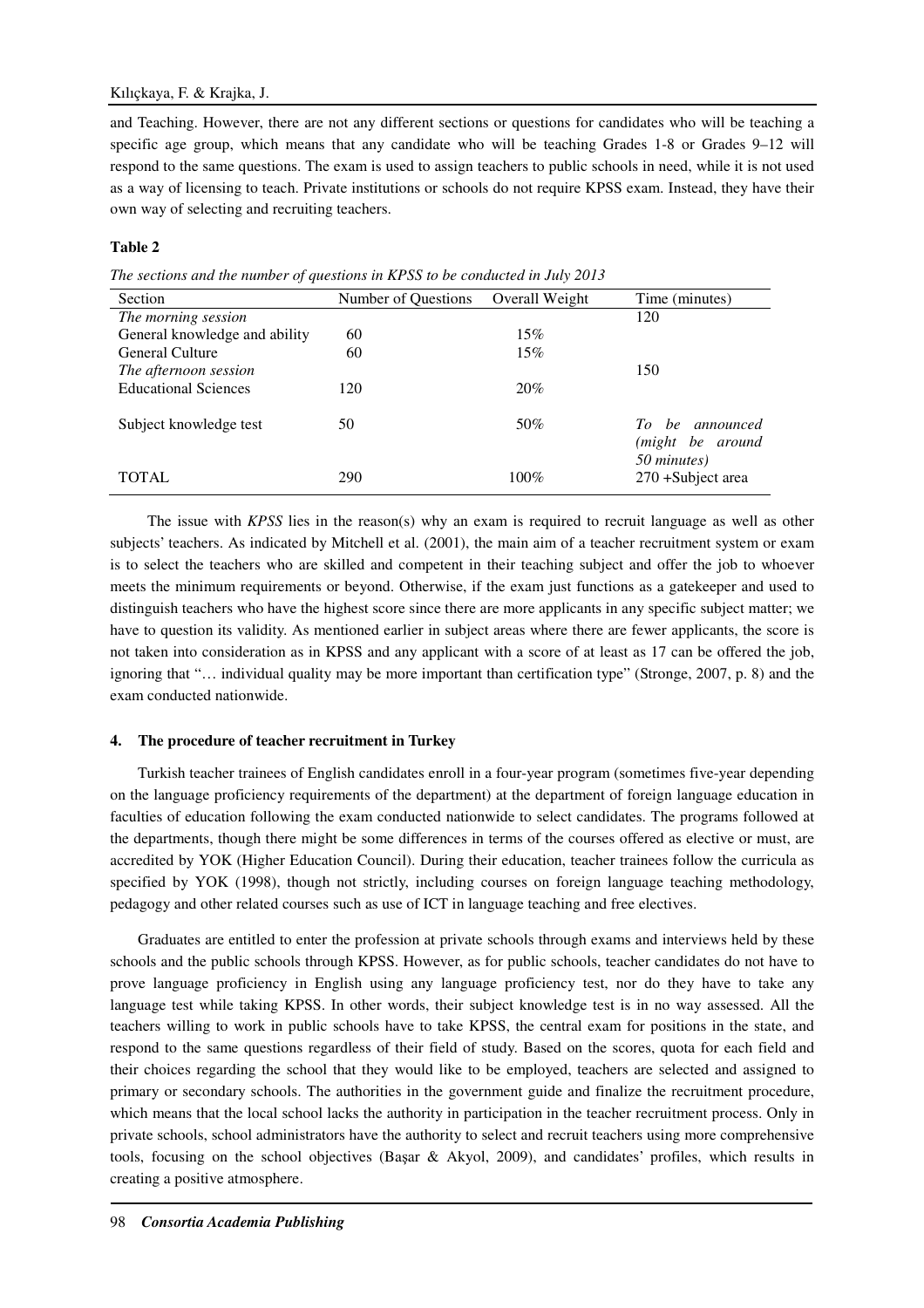In the past, teacher recruitment occurred at different times in a year, generally following the end of the school year (August), before the beginning of the new school year (September) or sometimes during the semester when there is an urgent need for teachers. However, lately it has been decided that teachers will be recruited once a year, following the end of the school year.

In the teacher recruitment process, graduates and senior students with the qualifications to teach apply to ÖSYM to take the exam generally conducted towards the end of June each year. In the meantime, schools report the vacancies to the Ministry of Education, the number of positions available considering the required teaching hours. Then, the Ministry announces the number of positions for each teaching position and the minimum scores to be appointed as a teacher for each teaching subject. These scores change from one teaching subject to another as in some subjects, there are more teachers available than needed. It is not rare that a candidate who has scored over 99 out of 100 in the exam is not recruited simply because there is no position available that year due to the huge number of teachers in the schools available, while another candidate can be recruited with a score of 17 as there is a lack of supply in that subject matter. Once the results are announced, the Ministry of Education accepts candidates' application for the positions through the Internet, including their choice of cities and schools where they would like to work. Then, the applicants are ranked according to the results. Based on the rankings and the applicants' preferences, they are appointed to the schools. If a candidate declines the appointment or does not start work in the required time, s/he cannot apply for another teaching position in public schools for a year. For the positions left unfilled after the recruitment process, a new recruitment process can start, or until the position is filled, schools often assign teachers or persons mostly outside of the field in which they have been trained. According to the recently published audit report (MEB, 2010), the current number of teachers in public schools is 584,507; however, the education system needs 133,317 teachers more, taking the required teaching hours into consideration (15 hours a week for a month salary and 6 hours of extra teaching).

During the whole process, the local school administration does not have any voice and only deals with the formal procedure of appointment, which can be considered as paper work unlike the new recruitment system in Germany (Schaefers & Terhart, 2006) and the successful recruitment system in which necessary components are clearly defined such as good curriculum, parental involvement and necessary funding (Peterson, 2002). The aim of the centralized recruitment and placement policy seems to ensure that all schools and regions are provided with the opportunity to have qualified teachers. However, to some less attractive regions and schools, especially in the Eastern part of the country, teachers with lower exam results can be appointed. In this case, if we assume that higher exam scores in this exam mean higher levels of qualifications and teaching practices, some 'low quality' teachers will be appointed to schools where students will be at a disadvantage. It appears that there is not any regulation or willingness to attract and keep the teachers to these zones as indicated by Mulvey and Cooper (2009). As such, the teachers assigned to the eastern part are very eager to leave soon after completing the minimum years of teaching in the newly assigned school – generally 2 or 4 years excluding some urgent situations like marriage or health problems. Although in other countries such as France and Britain, teachers depending on where they work are entitled to receive some allowances such as child support and transportation cost (Grenfell, Kelly, & Jones, 2003), the teachers in Turkey do not enjoy the same allowances no matter where they work or what kind of qualifications or training they possess such as a Master's degree or Ph.D. (Zumwalt & Craig, 2008).

#### **5. Poland's portfolio assessment and teacher professional development scheme**

The model of language teacher qualification and recruitment based on portfolio assessment and exemplified in Poland can be reflected upon as opposite to the one represented in Turkey's KPSS. Rather than taking an externally administered examination proving the qualifications for English language teaching (as is the case with, for instance, CELTA or DipTESOL), Polish candidates get their qualifications by completing officially accredited teacher training courses run by the higher education institutions approved by the Ministry of Science and Higher Education. The teacher qualification courses can be incorporated in the B.A. or M.A. in English language programmes, or alternatively, offered as a stand-alone postgraduate course. In the latter case, apart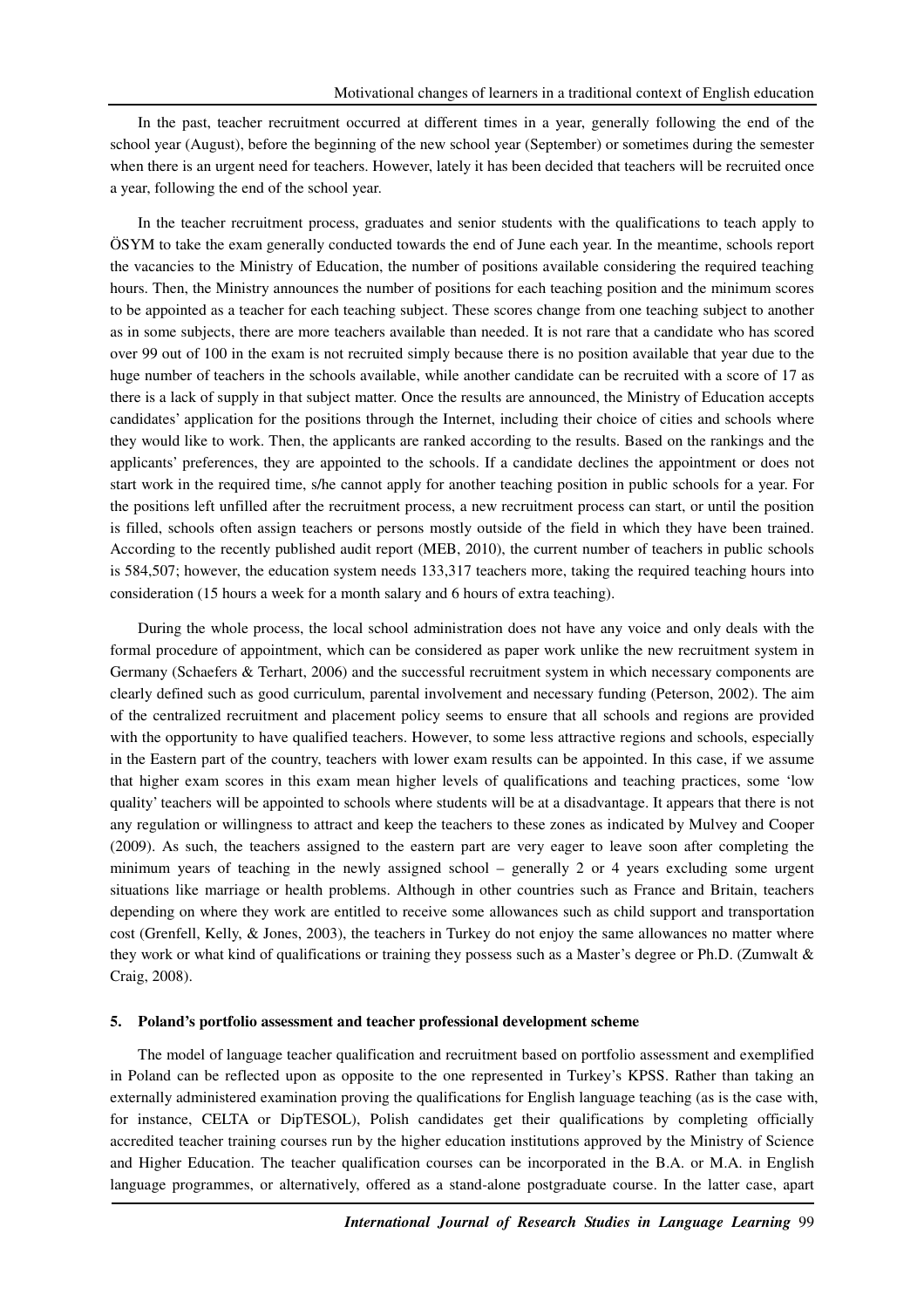from the postgraduate qualification course diploma, the candidate needs to prove language proficiency in English using one of the officially approved certificates (e.g., University of Cambridge Local Examinations Syndicate's Certificate in Advanced English or Certificate of Proficiency in English).

The teacher qualification courses can be composed individually by English language departments of universities provided they meet the general guidelines set by the Decree of the Minister of National Education on teacher qualification standards:

- $\geq$  a total of not less than 330 hours spread over 3 semesters;
- $\triangleright$  available only for B.A. or M.A. diploma holders;
- providing at least 60 hours of psychology, at least 60 hours of pedagogy, at least 120 hours of foreign language methodology, 30 hours of voice emission and 30 hours of ICT;
- $\triangleright$  encompassing 150 hours of teaching practice.

Successful completion of the above, certified by a separate diploma or a part of the B.A. /M.A. in English diploma, gives teachers full qualifications to teach English in all kinds of schools in Poland. The recruitment process is local; the candidate teachers apply to individual schools, whose principals are in full charge of the recruitment process. However, once entering the profession, language teachers in Poland enter the obligatory teacher development scheme, which guarantees periodic assessment when applying for a higher teacher development rank. As specified in the Decree of the Minister of National Education on teacher professional development, teachers at the four different levels have a fixed amount of time (ranging from 1 year at the lowest level to 3 years at the next two levels) to meet the requirements. This encompasses, among others, observing and discussing other teachers' lessons, discussing one's own lessons observed by a school mentor, participating in in-school development programmes, acquiring wide knowledge of the legal regulations of the teaching profession, using ICT in teaching, demonstrating the implementation of current findings from the areas of psychology, pedagogy and methodology, to mention only some. The accomplishment of requirements is to be recorded with official certificates, lesson observation protocols, lesson scenarios, authored curricula, case studies, publications, and the like.

Once the period set for getting a particular development rank has expired, the teacher files the application together with the set of documents certifying fulfillment of requirements. The board of experts reviews the documents and examines the candidate teacher, enquiring about the contents of the person's own accomplishments as well as the general issues connected with psychology, pedagogy, methodology, legal framework of the teaching profession, juvenile treatment and the like.

Teacher recruitment process in Turkey, compared to that in Poland, is conducted in various different ways. The main differences between these two countries are KPSS, the nationwide exam conducted in Turkey and the local recruitment process in Poland. However, when what KPSS covers and what teacher candidates are expected to perform are concerned, especially language teachers in Turkey seem to have at disadvantage in that the exam does not differentiate those who have high levels of proficiency in English from those who do not. In other words, candidates' knowledge of English is in no way taken into account. As regards the recruitment process, as indicated earlier, a language teacher candidate's overall score on KPSS is what counts in the recruitment process in Turkey. Unlike Poland, local recruitment in public schools is not conducted in Turkey, which means that the administration, teachers, or parent are not involved in the process.

#### **6. Suggestions**

Following all the reviews of teacher recruitment processes in Turkey and Poland and some nationwide exams conducted, the following suggestions can be put forward to improve teacher recruitment process in both countries.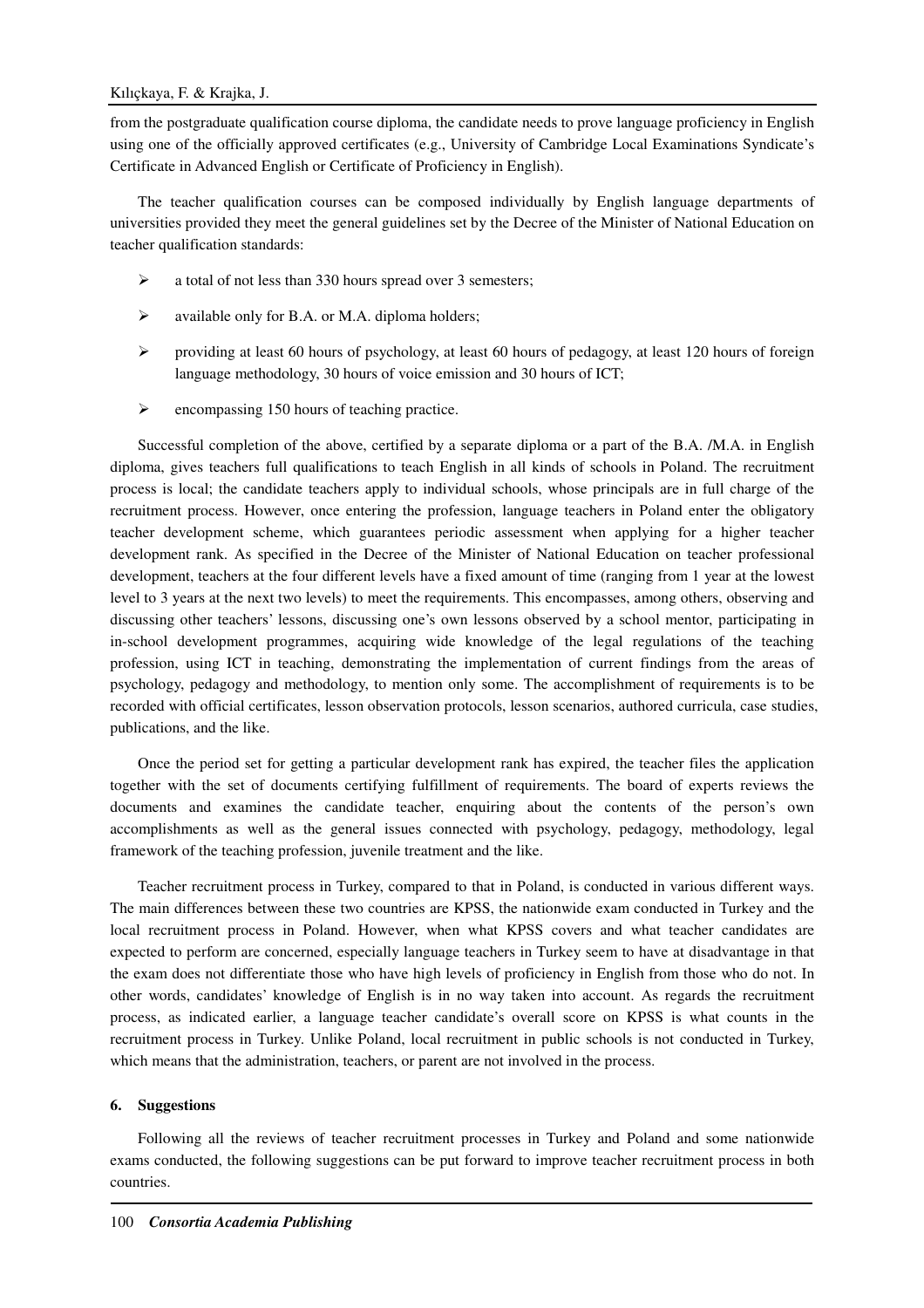It is natural that an exam is conducted when there are more applicants than vacancies in any profession. However, these exams should test what teacher candidates are expected to perform in class. In other words, we cannot talk about the reliability or validity of these tests such as KPSS in Turkey, which do not test candidates' subject knowledge. It is the quality that counts in terms of learning and teaching (Dladla & Moon, 2013).

In Poland, there is not a nationwide examination, which might pose a threat to teacher recruitment. Although Polish candidates get their qualifications by completing officially accredited teacher training courses, since recruitment process is local, it should be ensured that the recruitment process should be based on objective criteria. As for Turkey, local recruitment can lead to some issues such as objectivity in the process.

The very first step that any government committed to increasing the quality of education in their country should take is to improve and develop the teacher selection and recruitment process (Thaman, 2007). In this way, students can be encouraged to opt for teaching profession (Cockburn & Haydn, 2004). As stated by Darling-Hammond and Lieberman (2012) and Baines (2010), teaching comes after medicine in such countries as Finland. Teaching should be an attractive profession as in Finland through improving several factors such as working conditions and pay/benefits (Erkaya, 2013).

#### **7. Conclusion**

The aim of the current paper is to provide a review of language teacher selection examination as well as recruitment process in Turkey and Poland, touching upon several issues such as the exams conducted nationwide geared towards to asses and select teacher candidates. This review reveals that there are various differences in both countries in terms of assessment and recruitment process. All the reviews and discussions of the teacher certification and recruitment in this paper indicate that the subject in which prospective teachers are being specialized has been given special importance during the training, assessment and recruitment process. However, KPSS, although the subject specific competencies have been determined by the Ministry of Education in Turkey, lacks the assessment of these competencies and more importantly the subject in which language teachers have specialized, which might affect how and what they teach as stated by Johnson (2009, p. 87)

*High-stakes language testing, particularly when initiated at the state or national level, represents a powerful macro-structure that has a tremendous impact on what L2 teachers teach, how they teach, and what their L2 students ultimately learn.*

## **8. References:**

- Andrew, M. D., Cobb, C. D., & Giampietro, P. J. (2005). Verbal ability and teacher effectiveness*. Journal of Teacher Education, 56*(4), 343-354. http://dx.doi.org/10.1177/0022487105279928
- Baines, L. (2010). The teachers we need vs. the teachers we have: Realities and possibilities. New York, NY: Rowman & LittleField Education.
- Barduhn, S., & Johnson, J. (2009). Certification and professional qualification. In A. Burns & J. C. Richards (eds.), *The Cambridge guide to second language teacher education* (pp. 59-65). Cambridge: Cambridge University Press.
- Başar, M. A., & Akyol, B. (2009). Teacher selection process in private schools. In *Proceedings of the First International Congress of Educational Research*, Çanakkale, Turkey. Retrieved March 15, 2012, from http://oc.eab.org.tr/egtconf/pdfkitap/pdf/621.pdf
- Bobrow, J. (2010). *CliffsNotes®- Praxis I®: PPST®* (4th ed.). New Jersey, NJ: Wiley Publishing, Inc.
- Cockburn, A. D., & Haydn, T. (2004). *Recruiting and retaining teachers: Understanding why teachers teach*. New York, NY: Routledge Falmer. http://dx.doi.org/10.4324/9780203464854
- Darling-Hammond, L. (2008). Teacher quality definition debates: What is an effective teacher? In T. L. Good (ed.), *21st Century Education: A Reference Handbook* (vol. 2), (pp. 12-22). California: Sage Publications, Inc.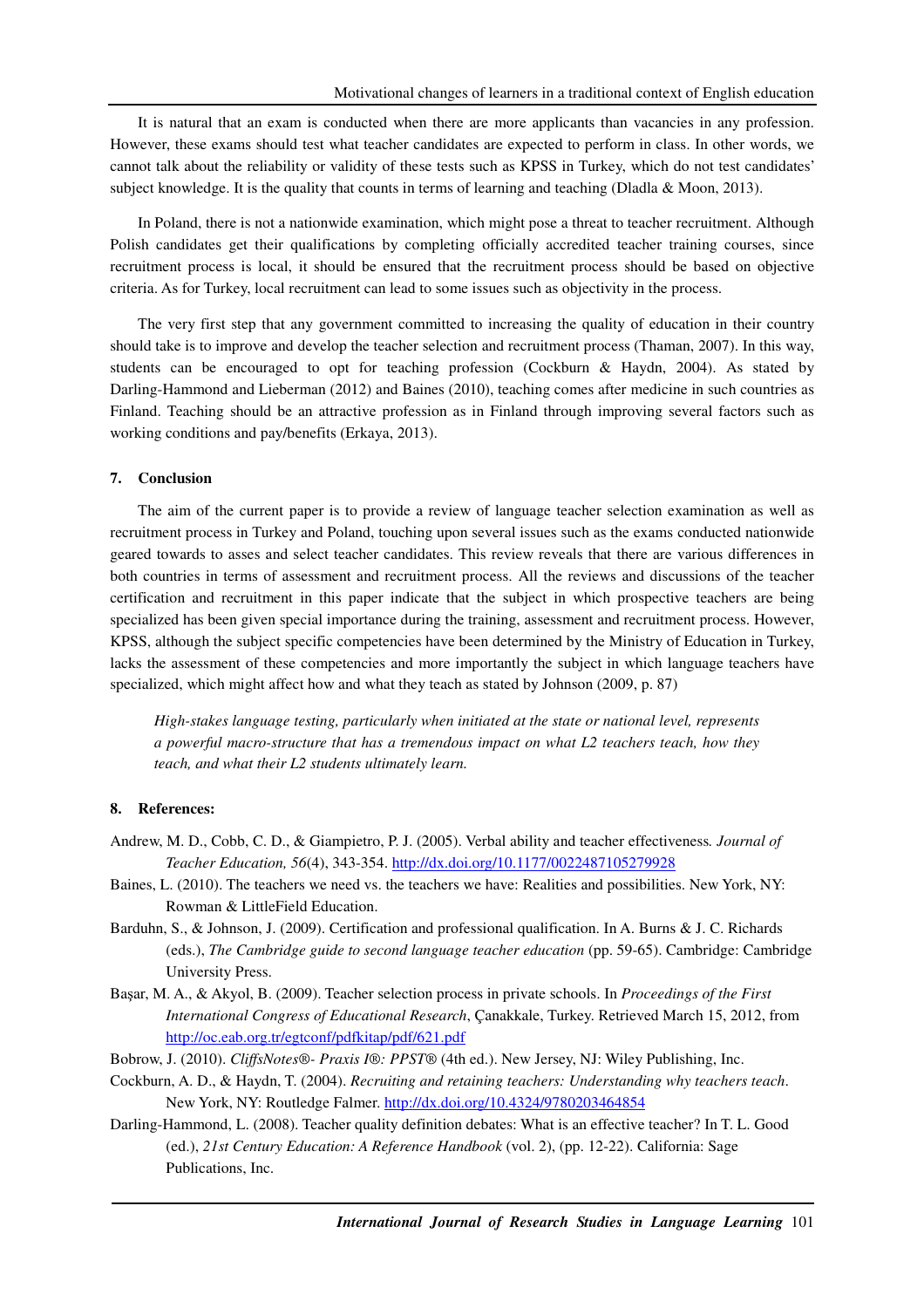- Darling-Hammond, L., & Lieberman, A. (2012). What can we learn from international practice? . In L. Darling-Hammond & A. Lieberman (Eds.), *Teacher education around the world: Changing policies and practices* (pp. 151-169). New York, NY: Routledge.
- Dladla, N., & Moon, B. (2013). Teachers and the development agenda: An introduction. In B. Moon (Ed.), *Teacher education and the challenge of development: A global analysis* (pp. 5-18). New York, NY: Routledge.
- Erkaya, O. R. (2013). Factors that motivate Turkish EFL teachers*. International Journal of Research Studies in Language Learning*, *2*(2), 49-61. http://dx.doi.org/10.5861/ijrsll.2012.135
- ETS. (2008). *The praxis series official guide.* New York, NY: McGraw Hill.
- Freeman, D., Orzulak, M. M., & Morissey, G. (2009). Assessment in second language teacher education. In A. Burns & J. C. Richards (eds.), *The Cambridge guide to second language teacher education* (pp. 77-90). Cambridge: Cambridge University Press.
- Grenfell, M., Kelly, M., & Jones, D. (Eds.). (2003). The European language teacher: Recent trends and future developments in teacher education. Berlin: Peter Lang AG.
- Johnson, K. E. (2009). Second language teacher education: A sociocultural Perspective. New York: Routledge.
- Johnstone, R. (2004). Language teacher education. In A. Davies & C. Elder (eds.), *The handbook of applied linguistics* (pp. 649-671). Malden, MA: Blackwell Publishing Ltd. http://dx.doi.org/10.1002/9780470757000.ch26
- Kılıçkaya, F., & Krajka, J. (2010). Language teachers' views and suggestions on the central teacher selection and recruitment exam in Turkey. *The New Educational Review*, *22*(3-4), 253-260. Retrieved April 2012, from http://www.educationalrev.us.edu.pl/vol/tner\_3\_2010.pdf
- Leshem, S., & Bar-Hama, R. (2008). Evaluating teaching practice. *ELT Journal, 62*(3), 257-265. http://dx.doi.org/10.1093/elt/ccm020
- MEB. (2010, February). Internal audit activity report 2009 [İç denetim faaliyet raporu 2009]. Retrieved April 10, 2012, from http://icden.meb.gov.tr/digeryaziler/MEB\_ic\_denetim\_faaliyet\_raporu\_2009.pdf
- Mitchell, K. Z., Robinson, D. Z., Plake. B. S., & Knowles, K. T. (Eds.). (2001). *Testing teacher candidates: The role of licensure tests in improving teacher quality.* Washington, DC: National Academy Press.
- Mitchell, R. & Barth, P. (1999). How teacher licensing tests fall short. *Thinking K-16, 3*(1), 5-25. Retrieved Aprial 5, 2012 from http://www.eric.ed.gov/PDFS/ED457261.pdf
- Mulvey, J. D., & Cooper, B. S. (2009). Getting and keeping new teachers: Six essential steps from recruitment to retention. New York: Rowman & Littlefield Education.
- OECD. (2005). *Teachers matter: Attracting, developing and retaining effective teachers*. Centre for Educational. Paris: Centre for Educational Research and Innovation, OECD.
- OECD. (2009). *Creating effective teaching and learning environments: First results from TALIS*. OECD. Retrieved May 16, 2012 from http://www.oecd.org/dataoecd/17/51/43023606.pdf
- OSYM. (2012, December). *Press announcement: Teacher subject knowledge test (TSKT)* [Öğretmenlik alan bilgisi testi (OABT)]. Retrieved December 10, 2012 from
	- http://www.osym.gov.tr/belge/1-13857/basin-duyurusu-ogretmenlik-alan-bilgisi-testi-oabt-1012-.html
- Peterson, K. D. (2002). *Effective teacher hiring: A guide to getting the best*. Alexandria, Virginia: ASCD.
- Schaefers, C., & Terhart, E. (2006). The participation of schools in the recruitment of teachers: Evaluating new procedures in Germany. *European Journal of Teacher Education, 29*(4), 505-517. http://dx.doi.org/10.1080/02619760600944795
- Stronge, J. H. (2007). *Qualities of effective teachers* (2nd ed.). Alexandria, Virginia: ASCD.
- Su, Y. (2012). Teach to live or live to teach: A case study on the educational beliefs of displaced teachers in Taiwan. *International Journal of Research Studies in Education, 1*(1), 3-20. http://dx.doi.org/10.5861/ijrse.2012.v1i1.2
- Thaine, C. (2004). The assessment of second language teaching. *ELT Journal, 58*(4), 336-345. http://dx.doi.org/10.1093/elt/58.4.336
- Thaman, K. H. (2007). Partnerships for progressing cultural democracy in teacher education in pacific island countries. In T. Townsend & R. Bates (Eds.), *Handbook of teacher education: Globalization, standards*